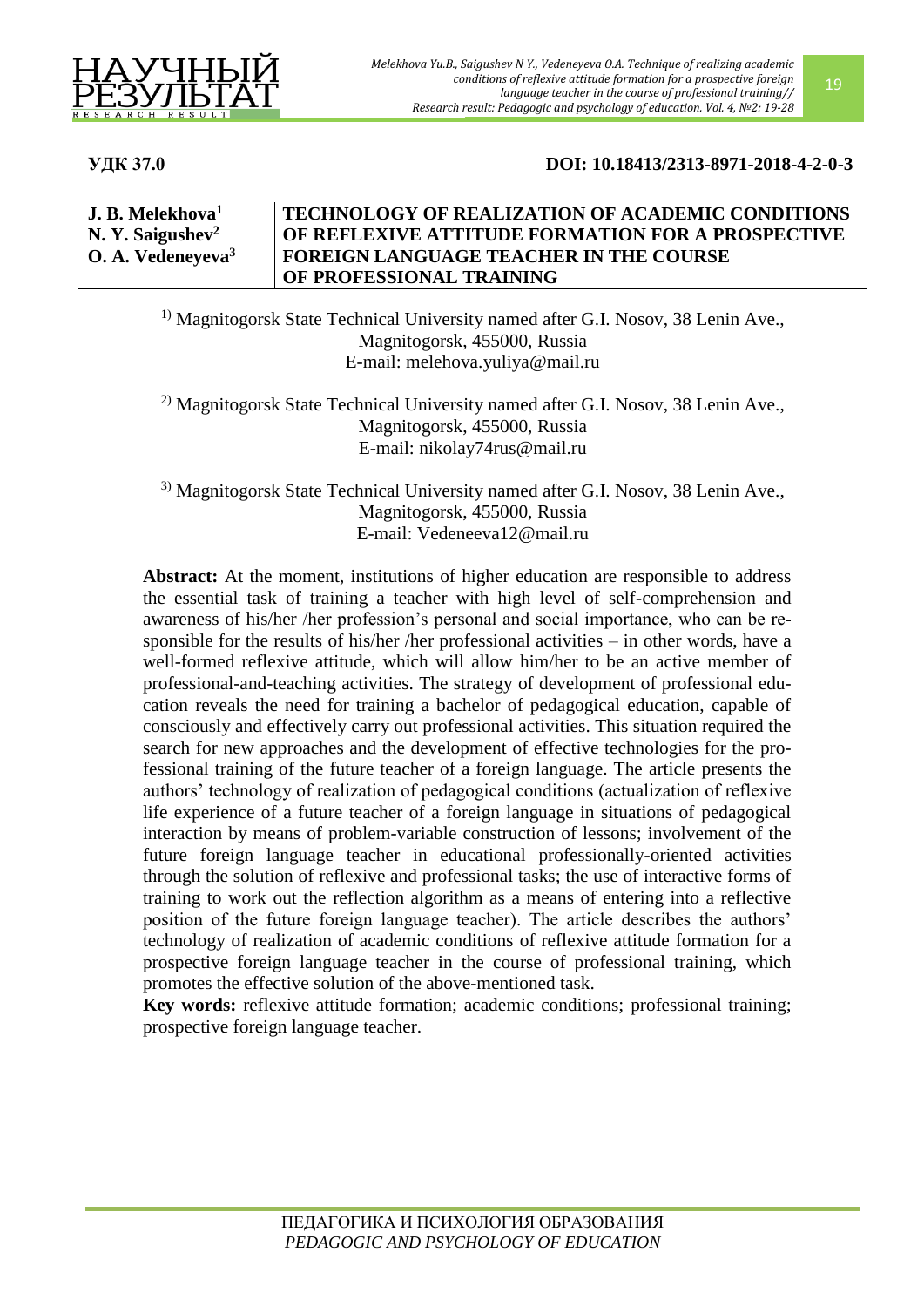

**Мелехова Ю. Б. Сайгушев Н. Я. Веденеева О. А.**

## **ТЕХНОЛОГИЯ РЕАЛИЗАЦИИ ПЕДАГОГИЧЕСКИХ УСЛОВИЙ ФОРМИРОВАНИЯ РЕФЛЕКСИВНОЙ ПОЗИЦИИ БУДУЩЕГО УЧИТЕЛЯ ИНОСТРАННОГО ЯЗЫКА В ПРОЦЕССЕ ПРОФЕССИОНАЛЬНОЙ ПОДГОТОВКИ**

<sup>1)</sup> Магнитогорский государственный технический университет им. Г.И. Носова, ул. Ленина 38, Магнитогорск, 455000, Россия E-mail: [melehova.yuliya@mail.ru](mailto:melehova.yuliya@mail.ru)

<sup>2)</sup> Магнитогорский государственный технический университет им. Г.И. Носова, ул. Ленина 38, Магнитогорск, 455000, Россия E-mail: [nikolay74rus@mail.ru](mailto:nikolay74rus@mail.ru)

3) Магнитогорский государственный технический университет им. Г.И. Носова, ул. Ленина 38, Магнитогорск, 455000, Россия E-mail: [Vedeneeva12@mail.ru](mailto:Vedeneeva12@mail.ru)

**Аннотация.** B настоящее время высшая школа ответственна решать актуальную задачу подготовки учителя с высоким уровнем самосознания и осознания личностной и общественной значимости своей профессии, способного нести ответственность за ее результаты, то есть со сформированной рефлексивной позицией, что позволит ему быть активным субъектом профессиональнопедагогической деятельности. Обозначенная стратегия развития профессионального образования выявляет необходимость подготовки бакалавра педагогического образования, способного осознанно и эффективно осуществлять профессиональную деятельность. Такое положение потребовало поиск новых подходов и разработку эффективных технологий профессиональной подготовки будущего учителя иностранного языка. В статье представлена авторская технология реализации педагогических условий (актуализация рефлексивного жизненного опыта будущего учителя иностранного языка в ситуациях педагогического взаимодействия посредством проблемно-вариативного построения занятий; вовлечение будущего учителя иностранного языка в учебную профессионально-ориентированную деятельность посредством решения рефлексивно-профессиональных задач; использование интерактивных форм обучения для отработки алгоритма рефлексии как средства выхода в рефлексивную позицию будущего учителя иностранного языка) формирования рефлексивной позиции будущего учителя иностранного языка в процессе профессиональной подготовки, способствующая эффективному решению выше упомянутой задачи.

**Ключевые слова:** рефлексивная позиция, педагогические условия, профессиональная подготовка, будущий учитель иностранного языка.

**Introduction.** At the present stage of its evolution, the society is focused on the formation of a XXI century individual who can be an active member of his/her activities. Therefore, the society raises a number of highpriority tasks including the innovation of all aspects of educational policies that address the

enhancement of the reflexive potential of education.

By prioritizing state education policies and setting their development strategy and directions, the national doctrine of education in the Russian Federation determines the crucial role played by the teacher in the achievement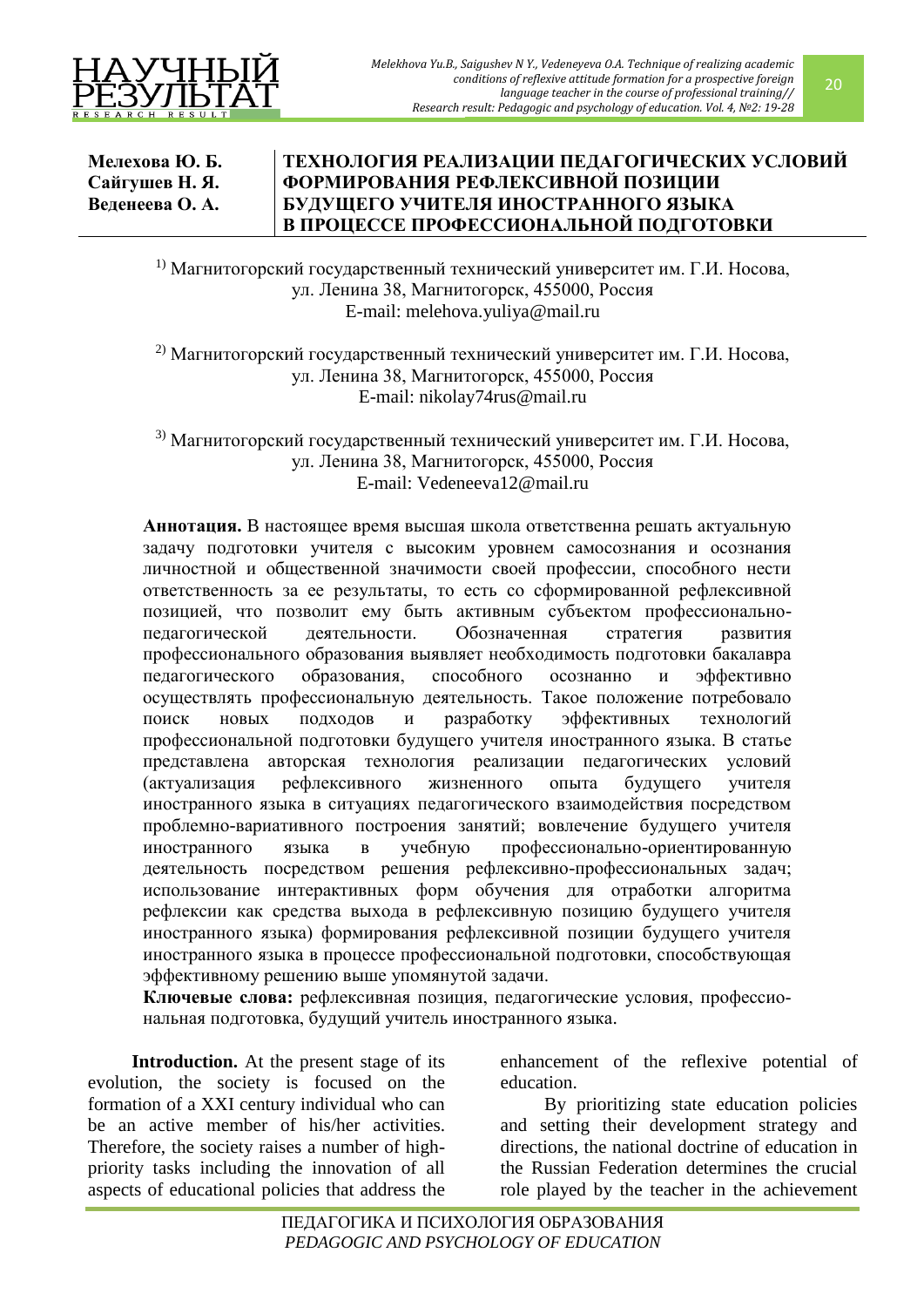

of educational goals and the support of various forms of students' self-management. The Concept of the Federal target program of education development for the 2016-2020 period recognizes the importance of ensuring "the conditions for effective development of Russian education that is focused on forming competitive human potential".

The high-priority tasks defined by the Federal State Standard of Higher Education for training program 44.03.05 "Teachers' Education" (with two profiles) (bachelor's degree) are described as the formation of willingness to realize the social importance of the selected profession, the ability of selfmanagement and self-sufficient vocational training among students, the development of motivated attitude towards teaching activities and individual-and-professional growth planning.

Under such conditions, institutions of higher education need to address the task of training a teacher with a high level of selfcomprehension and awareness of his/her profession's personal and social importance, who can be responsible for the results of his/her professional activities, which will allow him/her to be an active member of professional-and-teaching activities.

The identified strategy of vocational education development reveals the need to train a bachelor of teacher education who can perform his/her professional activities consciously and effectively. It is natural that such a provision required searching for new approaches and developing effective techniques of professional training for a prospective foreign language teacher.

**Main part.** Studying the reflexive attitude problem with respect to a prospective foreign language teacher as a holistic phenomenon and identifying academic conditions of its effective formation allowed us to develop and to realize the technique of reflexive attitude formation for a prospective foreign language teacher, where the respective conditions were evaluated.

Some fundamental factors of professional training process include educational techniques that ensure integrity and personal and socioeconomic practicability. For the purposes of our study, sharing the same point of view with I.F. Isayev, V.А. Slastenin, А.I. Uman, V.P. Bespalko and others, we describe academic techniques as a means and process of communication based on a specific system algorithm of interaction between academic process participants.

The technique of reflexive attitude formation process for a prospective foreign language teacher is based on realizing the following academic conditions:

– actualizing reflexive life experience of a prospective foreign language teacher in a situation of academic interaction by means of problem-and-variable-based structuring of lessons;

– involving a prospective foreign language teacher in profession-oriented activities by solving reflexive-and-professional tasks;

– using interactive forms of education to develop the algorithm of reflexion as a means of reaching the reflexive attitude during professional training of a prospective foreign language teacher.

Effective, relevant and intended formation of any system requires some time. Therefore, the identified academic conditions of reflexive attitude formation for a prospective foreign language teacher must be realized throughout the professional training period.

We worked on the reflexive attitude formation during the professional training of prospective foreign language teachers at the School of Language Studies and Translation (2006-2014), the Institute of History, Philology and Foreign Languages (2014-2016) and the Institute of Humanities in Education (2016- 2017) of the FSBEI of Higher Education "Magnitogorsk State Technical University named after G.I. Nosov" when studying the following professional cycle disciplines under the Federal State Educational Standard for Higher Education (FSES HE): "A practical course in the first foreign language" (1st year), "An introductory audio course" (1st year), "Practical training in acquiring primary professional skills" (2nd year), "A practical course in the culture of verbal communication (first foreign language)" (between 3rd and 5th years), "Intro-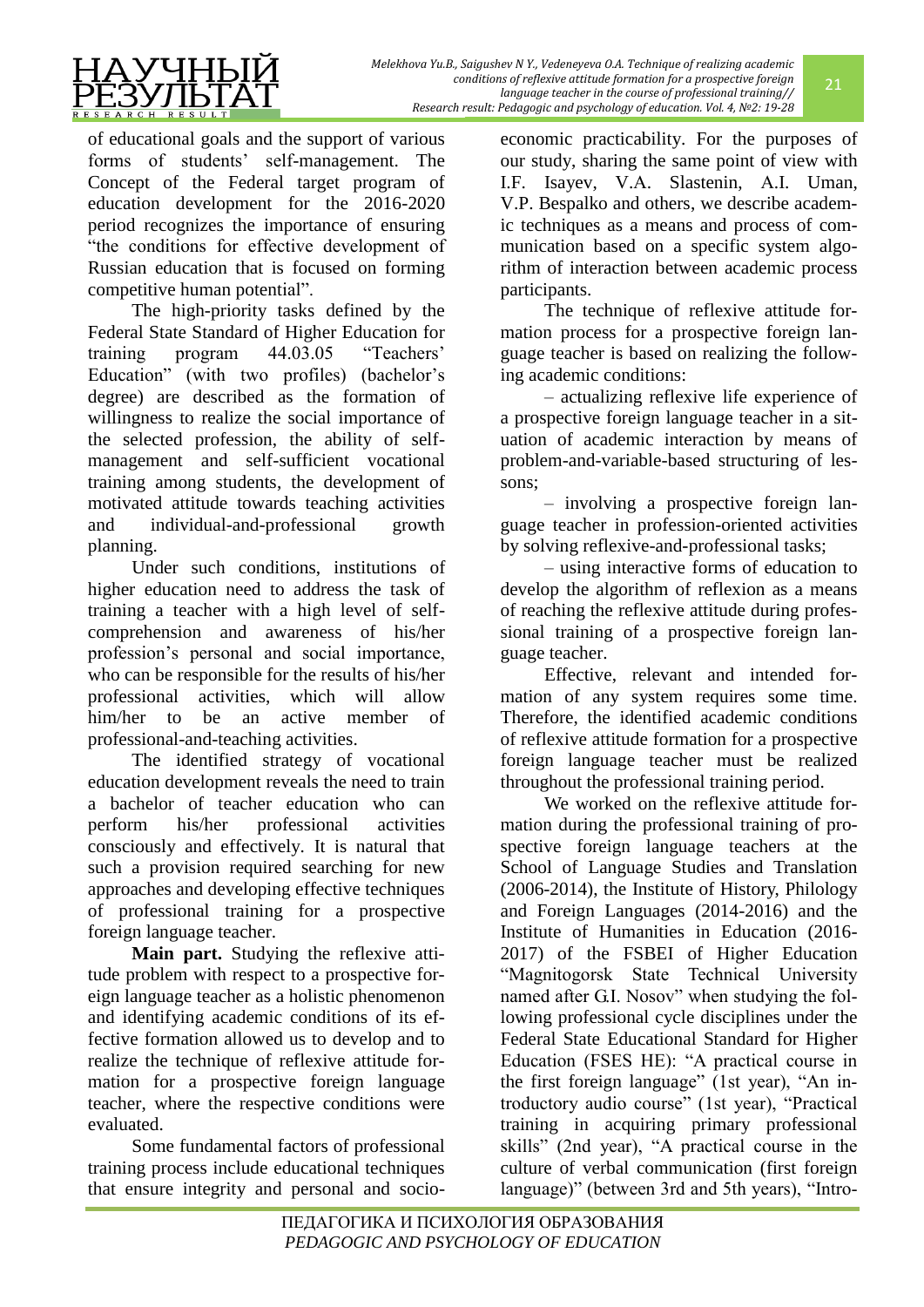

duction to the theory of intercultural communication" (4th year), "Theory of teaching foreign languages (first foreign language)" (4th and 5th years) and "Teaching practice". The focus and the resources of the described academic disciplines encourage dedicated student involvement in the problem under study and ensure optimum conditions for effective reflexive attitude formation with a prospective foreign language teacher.

The developed practicum on forming a reflexive attitude for a prospective foreign language teacher serves as a key tool for realizing the array of academic conditions. This represents an additional part of the curriculum system of the following professional cycle disciplines under FSES HE: "A practical course in the first foreign language", "An introductory audio course", "Practical training in acquiring primary professional skills", "A practical course in the culture of verbal communication (first foreign language)", "Introduction to the theory of intercultural communication" and "Theory of teaching foreign languages (first foreign language)" and includes reflex-focused practical activities, reflexive tutorials, diagnostic tests of reflexive nature, reflexive portfolio and a teaching practice diary for students from faculties of foreign languages.

Prior to evaluating the technique of realizing academic conditions for the formation of the prospective foreign language teacher's reflexive attitude in practice, teachers from the University's School of the English Language were interviewed to determine the role and the importance of reflexive attitude for prospective foreign language teachers and the need to achieve a higher level of reflexive attitude in the course of professional university training.

Based on the survey findings it was determined that foreign language teachers had a general understanding of the reflexive attitude phenomenon among prospective foreign language teachers and the significance and the relevance of this phenomenon were identified. Thus, the importance and the significance of reflexive attitude formation among prospective foreign language teachers in the course of professional university training was recognized by the majority of the teachers (85%), 5% of the teachers could not see any point in that and 10% regarded the fact of reflexive attitude formation positively rather than negatively. Teachers observe the importance of reflexive attitude formation among prospective foreign language teachers in their conscious self-perception as a prospective teacher of this profile, their attitude to the members of academic interaction, the profession of a teacher and the "Foreign language" discipline which, in the best possible way affects, first of all, the quality of the student's foreign language potential, establishes a setting for its further growth, develops selfanalysis, self-cognition and self-improvement abilities and provides focus on further personaland-professional self-development.

The technique of reflexive attitude formation for a prospective foreign language teacher that we have developed represents a reflexive practicum consisting of various tasks, tests and workshops of reflexive nature. The reflexive practicum features the conformity of developed and selected tasks, workshops and tests to the content of the curriculum for FSES HE discipline courses used as a scope for our reflexive attitude formation, which makes it easy to use by foreign language teachers; the presence of improved reflexive portfolio formats of a prospective foreign language teacher and the availability of the teaching practice diary form.

Technique goal: forming a reflexive attitude with a prospective foreign language teacher in the course of professional training.

Technique objectives:

- developing certain personal and professionally important qualities of a prospective foreign language teacher;

- encouraging the development of reflexive abilities of a prospective foreign language teacher;

- ensuring the reflexive focus of language activities during practical training in foreign language;

- providing for reflexive environment which stimulates students' self-cognition and understanding of their actions;

- stimulating the achievement of high degree self-perception as a student from the

22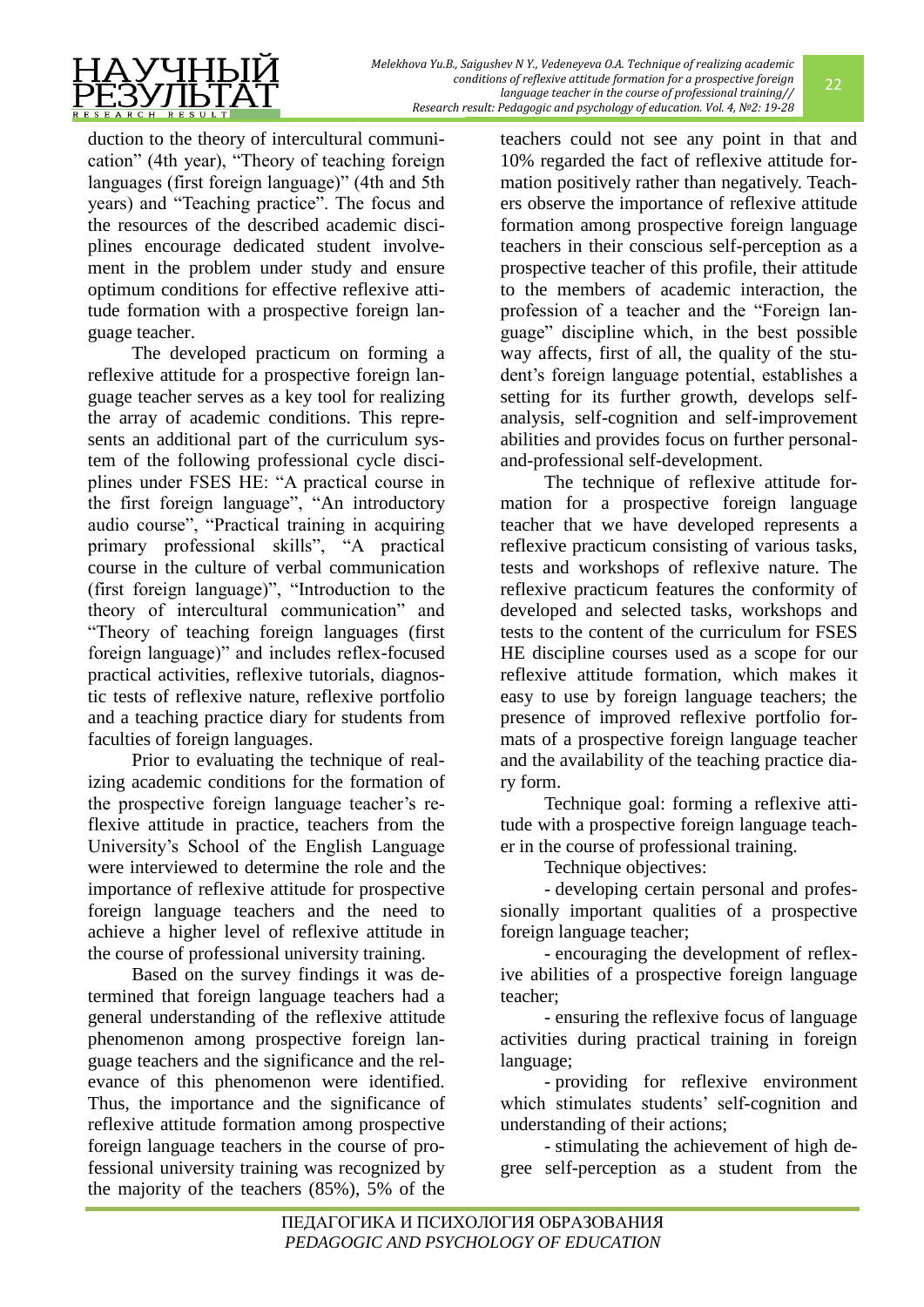

school of foreign languages or a prospective foreign language teacher;

- forming a setting for personal development and improvement of self-perception as a student from the school of foreign languages or a prospective foreign language teacher.

Actualizing reflexive life experience of a prospective foreign language teacher in a situation of academic interaction by means of problem-and-variable-based structuring of studies means creating the required condition for forming his/her reflexive attitude. With regard to the "Practical course in the first foreign language" discipline this condition was fulfilled in the following way. Since, in the context of our study, the reflexive life experience referred to the part of life experience associated with the formation of personal self-awareness of the prospective foreign language teacher during his/her interaction with the society, we believed that the following was necessary first and foremost:

- selecting such problem-related subjects and creating such problematic situations which – when discussing them and searching for their solution – enabled the prospective teacher to be fully aware of his/her personal-andprofessional qualities and the nature of his/her academic-and-professional activities with all of its positive aspects and, more importantly, challenges; and to realize his/her real attitude towards the participants of academic interaction (children, colleagues and parents), the profession of a teacher and the specifics of the "Foreign language" discipline;

- providing for authentic and personally relevant context realized by means of maximum consideration of students' needs, interests and personal traits. We provided students with the possibility to select materials on studied subjects, thereby realizing every student's active subjective attitude supported by his/her life experience;

- organizing activities in small groups with the aim to involve every student in the process of foreign-language communication, to create natural environment and to encourage revealing and development of every student's reflexive abilities;

- applying methods and techniques which promote the achievement of reflexive attitude by the student to solve problem-related tasks

requiring reflexive activeness which implies personal traits that reveal the interaction between the student's personal ego and the external reality with the purpose to actualize the adaptive potential.

Based on the above we proposed a number of subjects as part of the syllabus for "A practical course in first foreign language" and "A practical course in the culture of verbal communication" – which were basic disciplines throughout the 5-year course – each year while we taught them. The selection of subjects was determined by defining "reflexive attitude" in the context of our study as "a system of conscious attitudes that a prospective foreign language teacher had towards himself as a prospective teacher of foreign language, towards the members of academic interaction, the profession of a teacher and the discipline of Foreign language". This is why the content and the nature of the subjects are linked with the object of the prospective foreign language teacher's personal attitude under formation. This results in the following observed link between the subject content and the objects of the prospective foreign language teacher's personal attitude system under formation: year 1 – personal self-perception as a prospective foreign language teacher; year 2 – attitude towards academic and professional activities; year 3 – attitude towards the members of academic interaction; years 4 and 5 – attitude towards the profession of a teacher and the discipline of "Foreign language."

The reflexive life experience of a prospective foreign language teacher in the course of professional training was actualized not only by means of thorough selection of problemrelated subjects for discussion but also by using an array of techniques such as ranking, creative situation development and using incomplete sentences, differences in opinions and discussions.

In the context of the "Appearance and personality of a perfect foreign language teacher" subject the students were offered to listen to some authentic information (a fragment from the "Who am I?" TV show), where four experienced foreign language teachers – including two teachers from the Oxford university and two from private British schools – described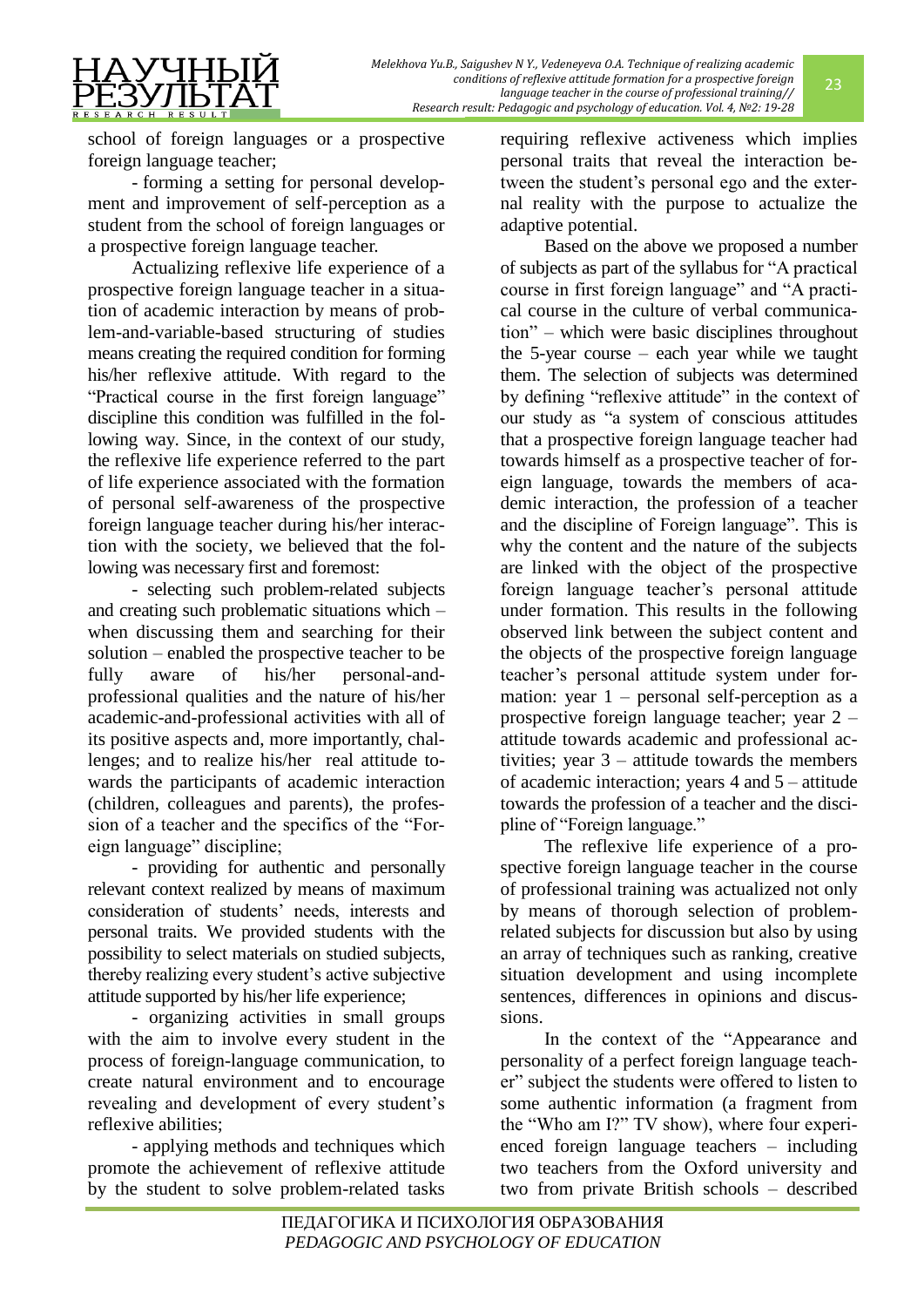their opinion on the appearance and the personal-and-professional qualities that a foreign language teacher must have in order to serve as an example for his/her students. Having said that, every teacher had a different point of view, which often conflicted with others. For this reason, when the listening was over, the students were asked to select one of the described points of view or come up with an alternative one. As a result, several points of view were also formed inside the group of prospective foreign language teachers and the image of a perfect foreign language teacher with inherent professional-and-personal qualities was defined at the end of the discussion. As the final step, the students were offered to conduct a self-analysis and to determine whether they possessed such qualities.

Therefore, when solving the set problem the students had to, one way or another, use, firstly, their personal life experience (images of school teachers of foreign languages, tutors and movie and fictitious heroes; identifying positive and negative aspects of their appearance, behavior pattern and professional qualities) and, secondly, their reflexive life experience – the ability to imagine themselves in the place of the teacher they liked, the one whose image was memorized and who generated interest in the professional activities of a teacher.

After fulfilling this condition, the students were offered to imagine themselves in such real-life problematic situations that could be resolved by demonstrating their professional-and-personal traits and assessing themselves as a person who was a student ("I am a student of the School of Foreign Languages") and a person who was a prospective foreign language teacher ("I am a future teacher of foreign language"). Problematic situations were based on the system of psychological exercises.

Students were also offered creative tasks including role playing games where, apart from verbal and cogitative activities, the participants were supposed to demonstrate their reflexive activeness. After some preliminary home-based preparation which ensured effective and thorough actualization of one's personal reflexive life experience students paired up to present (play) dialogues. Then the audience was offered to analyze dialogs in terms of appropriateness/ inappropriateness of the selected means of communication, content, manner of presentation, retaining the initiative in communication and the ability of taking up someone's role (i.e. the ability to place oneself in the position of the proposed dialogue characters).

After fulfilling the first academic condition, we actively used such form of education as watching video films which addressed and covered the issues that were important for prospective foreign language teachers. After watching them, the students were offered a number of problem-related tasks.

During the second year, as part of the studied "The secret of successful foreign language learning" and "Choosing a profession" subjects, we offered students to study the articles which had the same headings as the names of the above mentioned subjects and addressed the essence of academic and professional activities of students and teachers at Oxford, Cambridge and Harvard Universities and their opinions on the methods of mastering these types of activities successfully.

After conducting group analysis, discussing the proposed articles and formulating personal points of view, we offered a role-playing game "At the psychologist's". In this game, a volunteer student was picked to play the role of the psychologist who needed to help a group of teenagers (the rest of the group) with choosing their future profession. To do so, he identified the teenagers' systems of values based on the study method suggested by M. Rokich, handed out cards with systems of values (in English) to the "group of teenagers" and asked them to arrange the cards in the order of their importance for them. Then the selected order was checked and the "psychologist" advised the profession to be chosen by any given "teenager".

Prospective foreign language teachers also actualized their reflexive life experience during the reading of the "Daddy-Long-Legs" fiction, by discussing the events which occurred with the young girl. The fictitious heroine who was raised at a British orphan asylum and then studied at one of the prestigious colleges, described her life in letters (representing the reflexion of the principal character) to her guardian, where

24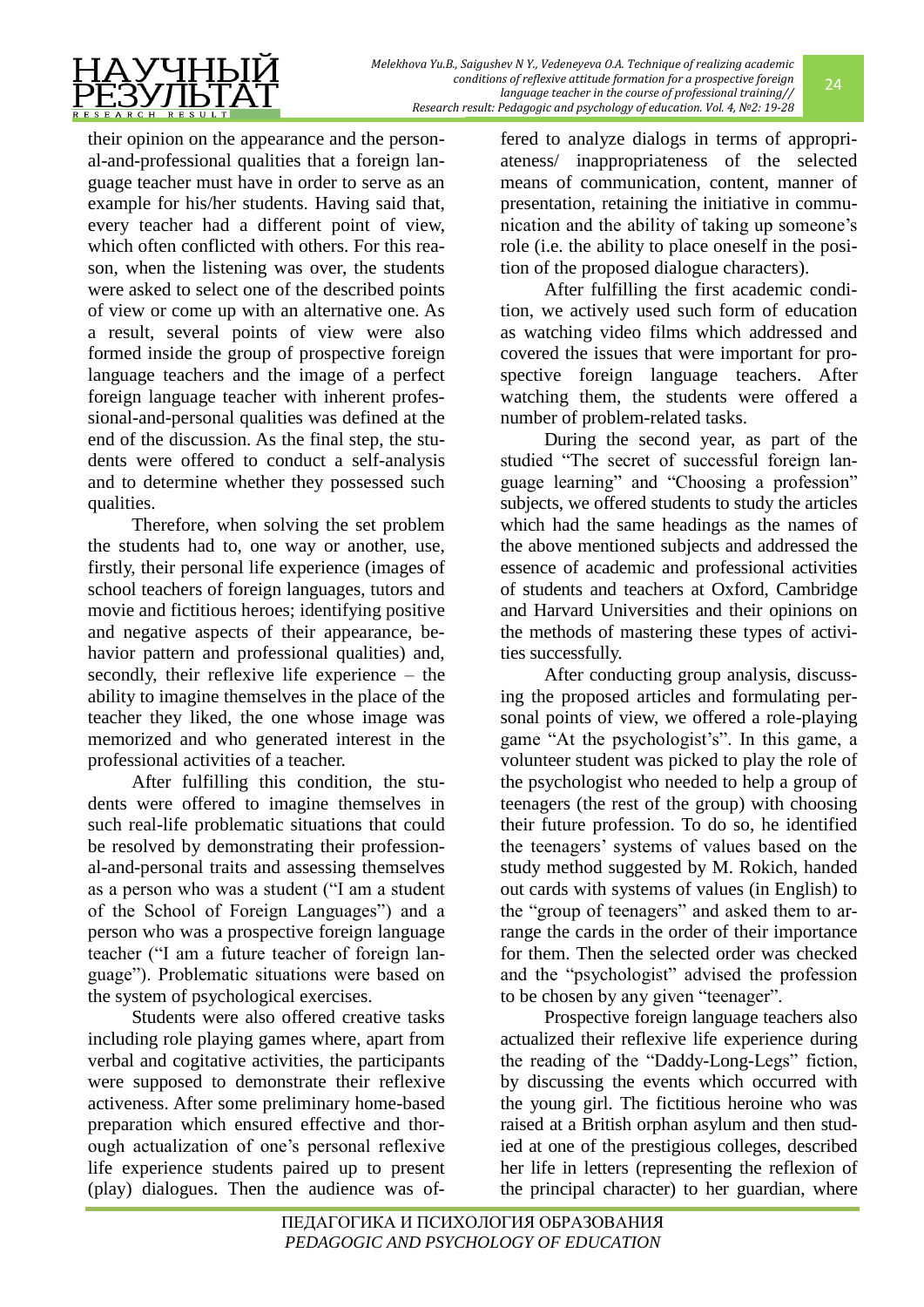

she shared her impressions, emotions and experience associated with different life and studyrelated situations (her learning-and-cognitive activities, communication with peers and relationship with teachers of different disciplines) (please refer to Appendix 7).

Texts for analytical reading and questions for group discussion were offered during the third year when studying "Teachers and students" and "Child-rearing" subjects (please refer to Appendix 8). Students were offered to solve a number of problem-related tasks that stimulated the actualization of their personal reflexive life experience and developed reflexive thinking (please refer to Appendix 9).

As part of the "How to become a successful teacher", "Academic success" and "Teaching practice" subjects studied during the 4<sup>th</sup> year and the  $5<sup>th</sup>$  year, we provided prospective foreign language teachers with an opportunity to listen to the audio course of lectures on "How to become a successful teacher" by Doctor Wong – a teacher with 28-year professional experience in Central California – where he shared his techniques of involving every student of the class in activities, creating favorable psychological atmosphere, motivating and disciplining students and avoiding any time loss during the lesson as well as some reflexive methods and techniques promoting reflexive activeness during the foreign language lesson. The emotional nature of his speech, informational content and meaningfulness of his lectures stimulated the formation of positive attitude towards the profession of a teacher among the students. The prospective teachers felt the arising wish to appraise the techniques while listening to his lecture. After listening to the course, the students were offered a number of problems for discussion.

When studying the "Teaching Practice" subject the prospective teachers were offered problematic situations for a role-playing game.

The first academic condition was also realized by means of such forms of academicand-professional activities as writing essays and making presentations in subjects that were important for a prospective foreign language teacher, in English (during years 1-5).

It should be worth noting that all the above-listed methods and forms of organizing practical English classes are focused on actualizing reflexive life experience of students, i.e. the prospective foreign language teachers.

The second condition **–** involving a prospective foreign language teacher in professionoriented activities by solving reflexive professional tasks – was also realized when studying the same subjects during the classes of FSES HE disciplines throughout the professional training period.

Practical foreign language classes, together with linguistic communication activities organized in active and interactive environment, were at different stages (at the beginning, in the middle or at the end of the lesson or at the beginning, in the middle or at the end of a certain activity during the class) accompanied by creative tasks of reflexive nature which were based on reflexive professional task classification.

We have selected an array of tasks, tests, questionnaires, games and workshops used to include reflexive professional tasks in the process of professional training applied to students, i.e. prospective foreign language teachers.

It is important to note that the students solved such tasks both throughout their profession-oriented activities and at each stage of every lesson of any above-mentioned discipline. Thus, during the  $1<sup>st</sup>$  year, we arranged an introductory lesson "What do you want? Hopes and fears" to every group. The students were shown numbered pictures of people from different age groups and careers with the same number of numbered "thought" statements given by those people (please refer to Appendices 11-12). The students were asked to guess which thought belonged to one or another person. Then they would listen to the audio record of thought statements and check whether they guessed them correctly.

Naturally, one of the statements ("How to find the best way of communicating with this group of naughty children and make them interested in language studies?") belonged to a teacher. This particular fact allowed to question the students about what they wanted in life and to receive a variety of answers. It is noteworthy that all the students explained their enrollment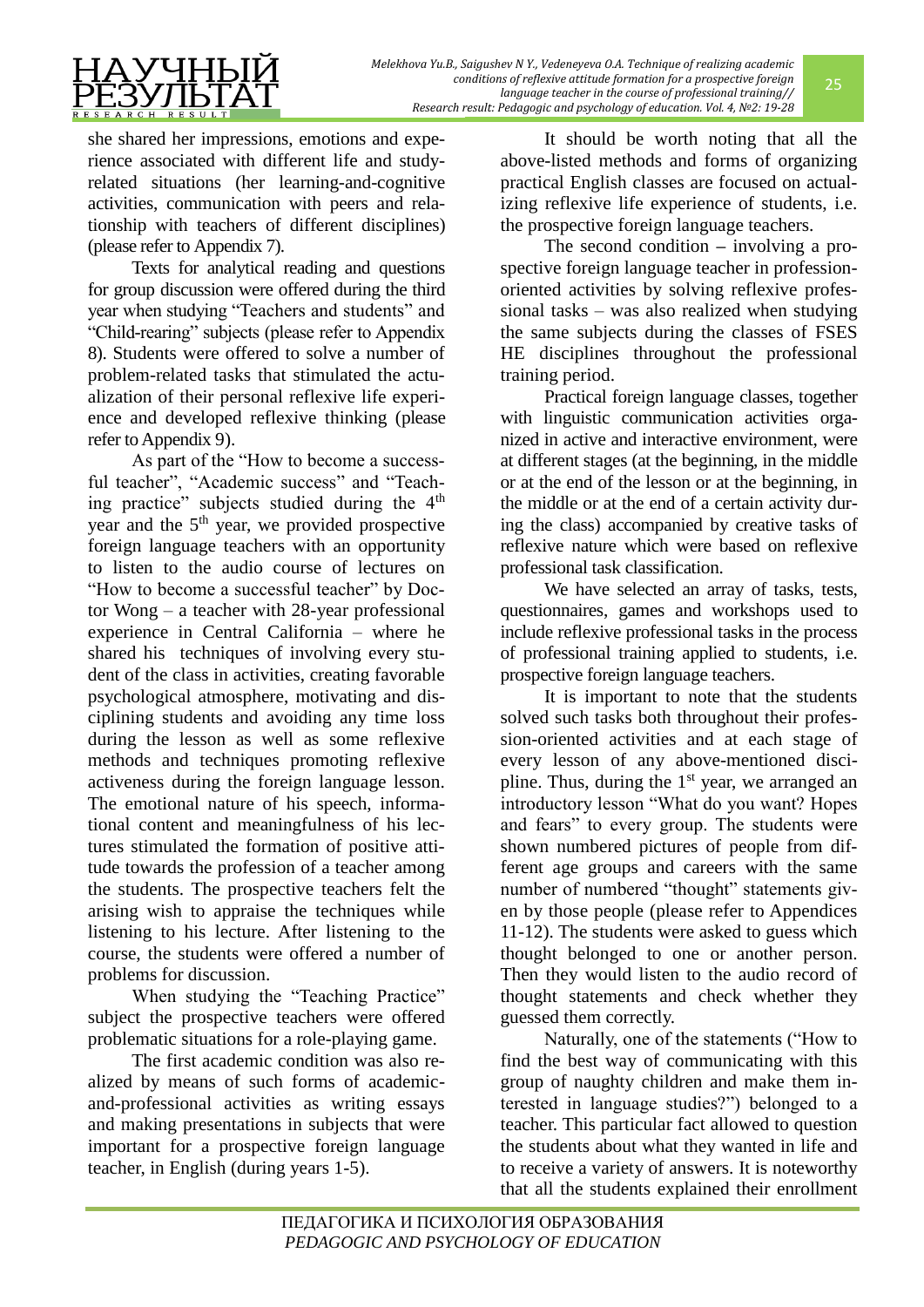

at the school of language studies and translation by the desire to study a language and most of them expressed the desire to be a foreign language teacher. Nevertheless, a small percentage found it difficult to answer the posed question, which triggered to perform some additional exercises (Appendices 12 and 14).

Systematic performance of a simple exercise ("What stage am I at as a student and as a prospective foreign language teacher?") assisted the prospective foreign language teachers in completing the task on forming appropriate self-appraisal. Students were handed out sheets with drawn seven-step stairs and offered to depict themselves standing on the step where, according to them, they belonged as prospective teachers at that time. After the students made their choice, the teacher explained the meaning of the steps. Discussing the reasons for borderline results and the ways to achieve the appropriate level of self-appraisal represented an important stage.

Another technique which realizes the second condition is a projective drawing "I am what I am" that triggers the formation of objective self-appraisal as a subject of learning-andprofessional activities (years 1-3) and a subject of professional activities (years 4-5, when the students – prospective teachers – start dealing with the practice of conducting foreign language classes at workshops on language teaching methods applied at school) among the students – prospective teachers. Students – prospective foreign language teachers – make sure that nobody can see them drawing themselves. Then the drawings are collected and mixed together. Students exchange their impressions about each drawing. In other words, they describe individual traits of the people in the drawings and are suggested to guess which student is depicted in any particular drawing.

Therefore, the described exercises, games and questionnaires represent "realizers" of a group of reflexive professional tasks focused on the formation of positive and proper selfperception as a subject of learning and profession-oriented activities; on recognizing and identifying personal interests, needs, motives and values, individually personal and professionally important traits, abilities and capabilities; on achieving compatibility between the conative value-based system and the array of individually personal and professionally important traits, abilities and capabilities; on fulfilling the perfect self-image of a student from the school of foreign languages and a foreign language teacher; on correlating personal needs, motives, interests and values with those of the communicating partners and with the perfect conative value-based system established in the society; on correlating one's own personal and professionally important traits, abilities and capabilities with those found in the perfect image of a foreign language teacher; on independent analysis of personal needs, motives, interests and values; identifying principal interests, needs, motives and values; determining the type of personal motivation towards learning and profession-oriented activities; and on independent analysis and identification of one's most important individually personal and professional traits, abilities and capabilities.

26

The following group of reflexive professional tasks (oriented towards the formation of positive proper attitude towards the profession of a teacher) was offered by us through an array of reflexively oriented procedures, games and exercises; surveys of reflexive nature; and the performance of reflexive tasks before, during and after watching feature films and cartoons ("Angel-А", "The King's Speech", "Dead Poets Society", "Brother Bear", "1+1", The Ron Clark Story", "Lecture 21", "School of Rock", "The Perfect Teacher", "A Dangerous Profession", "The Chorus" and "Dangerous Minds").

The technique of realizing the third condition is based on using interactive teaching methods which stimulate practicing the reflexive action algorithm and enable to achieve the reflexive attitude – we establish the internal structure of the reflexive act. The technique consists of the following three stages:

1. Stopping any subject-related (learning and profession-oriented) activities related to the "Foreign Language" discipline. Any preformed linguistic activities regarding this discipline are either ended or paused. The attention of prospective foreign language teachers is fully focused on the expected activity analysis.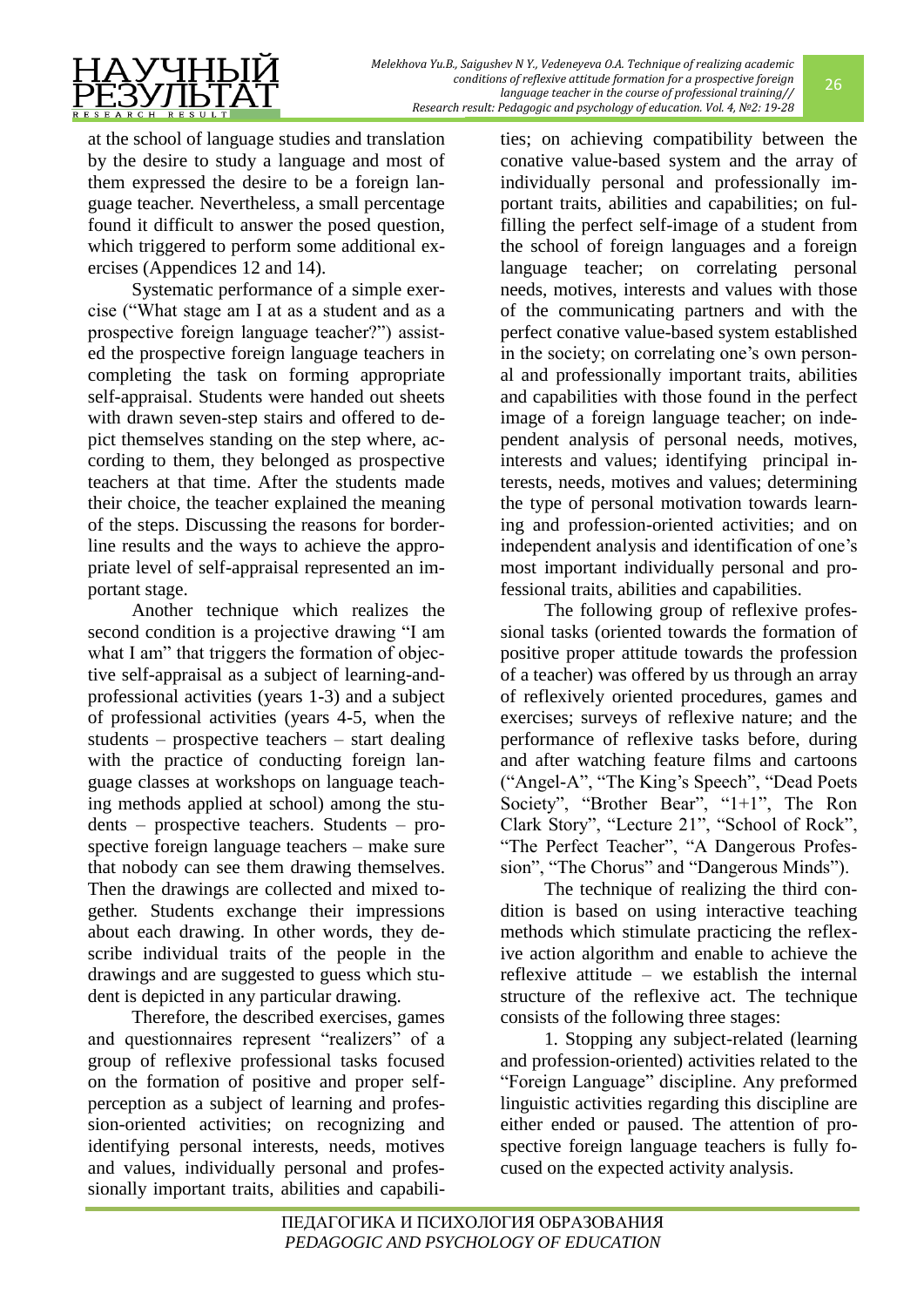

2. Restoring the sequence of performed actions. Students – the prospective foreign language teachers – are offered to describe all their actions during the performance of reflexion activities (in verbal or written form).

3. Exploring the observed sequence of actions: how effective and productive it is and the extent to which it matches with set goals and objectives. The teacher suggests parameters for reflexive analysis. Students can determine the parameters themselves based on learning and profession-oriented purposes.

4. Identifying and formulating the outcome of reflexion: ideas, suggestions and answers to the questions related to the content of academic and professional activities; techniques and ways of proceeding; suggestions on academic and professional activities performed in the future and proposals for improving their quality.

5. Testing all the hypotheses in practice as part of academic and professional activities.

The subject of discussions, debates and workshops in the form of interactive teaching methods included cognitive self-image as a "prospective foreign language teacher", academic and professional activities, participants of academic interaction and the "Foreign language" discipline. Every professional training course included a particular form of conducting lessons which was used in the syllabus of FSES HE disciplines, such as "A practical course in first foreign language", "An introductory audio course", "A practical course in the culture of verbal communication", "Theory and principles of teaching foreign languages", "Practical training in acquiring primary professional skills" and "Teaching practice".

**Conclusion.** The technique of realizing academic conditions for reflexive attitude formation among prospective foreign language teachers is based on the principles of consistency, the member of activities, determinism, development, flexibility, implicitness and feedback and includes the use of specially selected reflexive methods, techniques, forms and means of education during practical foreign language courses, workshops and lectures, in the course of conducting research and development and during the teaching practicum undertaken by prospective foreign language teachers.

*Информация о конфликте интересов:* авторы не имеют конфликта интересов для декларации.

*Conflicts of Interest*: the authors have no conflict of interests to declare.

## **References**

1. Bespalko, V.P. (1989), *Slagaemyie pedagogicheskoy tekhnologiy* [Components of the academic technique], Prosveshcheniye, Moscow, Russia.

2. Brockbank, A. and McGill, I. (2000), *Facilitating reflective learning in higher education*, SRHE&OUP, Buckingham, UK.

3. Brookfield, S.D. (1995), *Becoming a critically reflective teacher*, Jossey-Bass, San Francisco, USA.

4. Green, A. (2011), *Becoming a Reflective English Teacher*, Open University Press, McGraw-Hill Education, McGraw-Hill House.

5. Henke, N.R. *Reflective teaching (Electronic source)*, Available at: http//www.disal.com.

6. Hole, S. & McEnte. (1999), *Reflection is at the heart of practice,* Educational Leadership.

7. Isayev, I.F. (2004), *Professionalnopedagogycheskya kultura prepodavatelya* [Professional-and-academic culture of a teacher], Akademiya, Moscow, Russia.

8. Korthagen Fred, A.J. (2001), *Linking practice and theory. The Pedagogy of realistic teacher education*, Lawrence Erlbaum Associates Publishers, Mahwah, New Jersey, USA.

9. Moon, J. (2000), *Reflection in learning & professional development*, Kogan Page, London, UK.

10.Osterman, K.F. (1990), *Reflective Practice: A new agenda for education*, Education and Urban Society.

11.Risko, V.J., Vukelich, C. and Roskos, K. (2002), *Preparing teachers for reflective practice: Intentions, contradictions, and possibilities*, Language Arts Journal.

12.Seifert, K.L. (2001), *Reflective thinking and professional development*, Houghton Mifflin, Boston, USA.

13.Schón, D. (1991), *The reflective practitioner* Jossey-Vass, San Francisco, USA

14.Slastenin, V.А. and Kashirin V.P. (2001), *Psykhologya i pedagogika* [Psychology and education], Akademiya, Moscow, Russia.